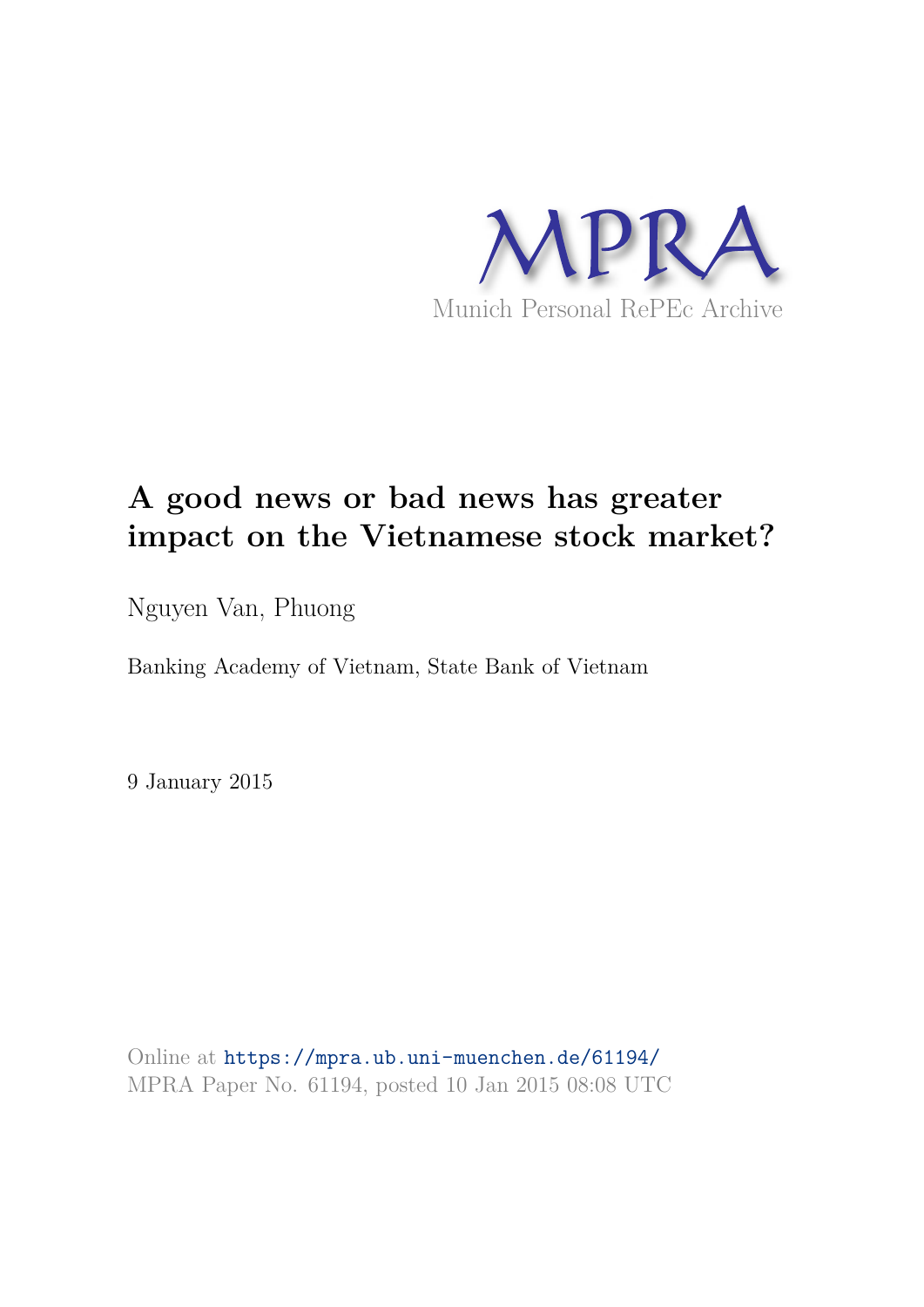# **A good news or bad news has greater impact on the Vietnamese stock market?**

Nguyen Van Phuong<sup>1</sup>

Banking Academy of Vietnam, State Bank of Vietnam

## **Abstract**

-

 The arrival of news plays an extremely important role in the stock market because it mainly drives the movement of the stock market. In this paper, therefore, we would like to investigate how the Vietnamese stock market responses to the arrival of news via applying the AR – EGARCH in Mean model. Our research result indicates that the arrival of bad news has a greater impact on the conditional volatility than the arrival of good news does. We also found that there exists a positive tradeoff between the stock market returns and conditional volatility in the Vietnamese stock market.

*Keyword:* The Vietnamese stock market, unit root, ARCH effect, volatility.

*JEL Classification:* G000, G100

### **1. Introduction to the Vietnamese stock market**

The Vietnamese stock market (VSM) was officially established in  $20<sup>th</sup>$ , July, 2000 by building the Hochiminh stock exchange (HOSE) center. The

 $^1$  Address: Banking faculty, Banking Academy of Vietnam, State Bank of Vietnam No.12, Chuaboc Street, Dongda District, Hanoi, Vietnam 100000 Email: [phuongnv@hvnh.edu.vn](mailto:phuongnv@hvnh.edu.vn)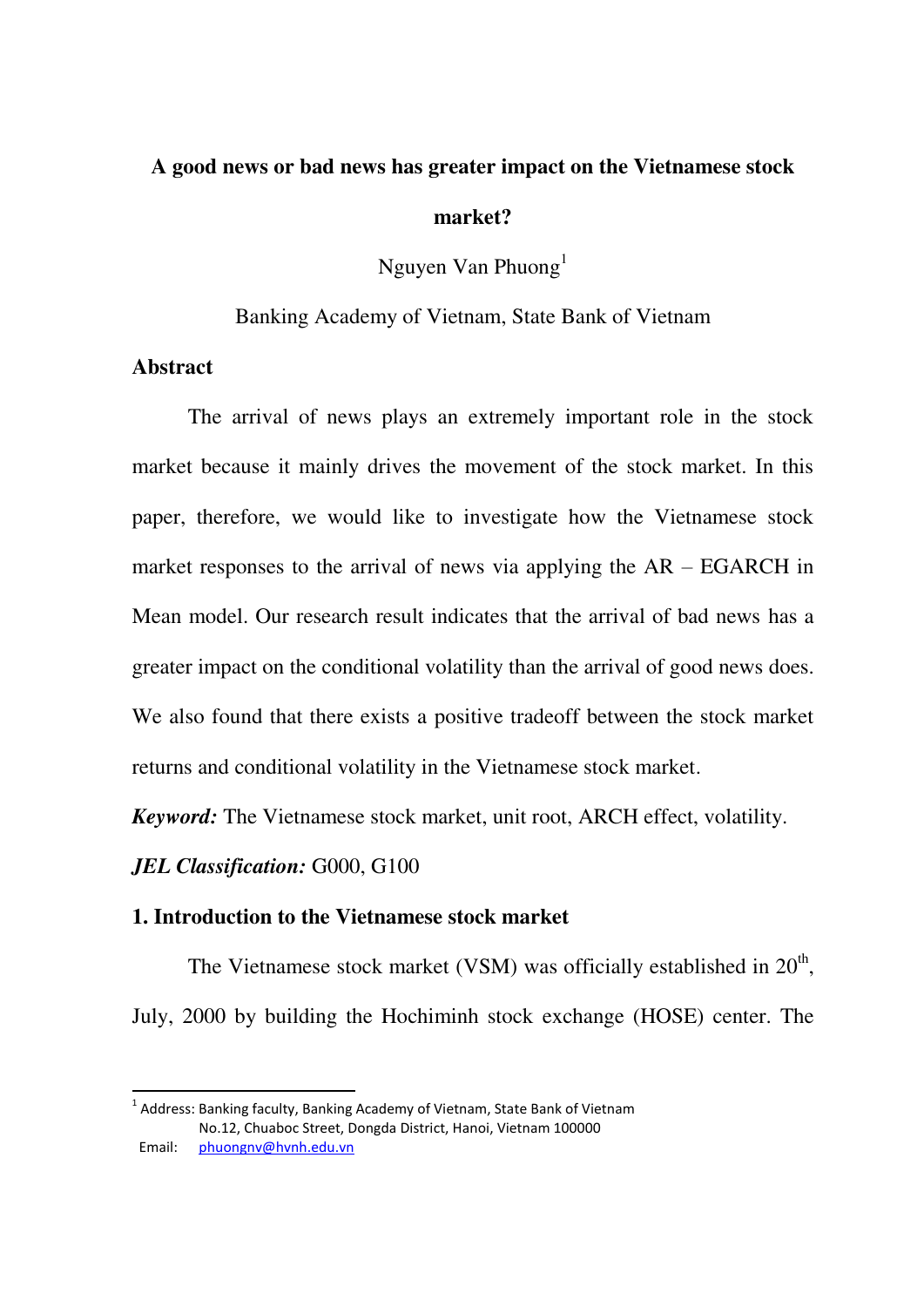VNINDEX is well-known as the Vietnamese stock market index. The figure 1 represents the daily movement of the VNINDEX from 2000 to 2014. At the beginning, there were two listed stocks (REE and  $SAM<sup>2</sup>$ ) and government bonds. The VSM, after that, increased dramatically in 2001 when the VNINDEX reached 571.04 points before plummeting to 200 points. The period between 2002 and 2005, the VNINDEX hovered around 221 points, which did not appeal investors. The insignificant growth of the VSM at this period was mainly associated with a small number of listed stocks and the unwell-known listed companies.



**Figure 1: The daily movement of the VNINDEX<sup>3</sup>**

<sup>&</sup>lt;sup>2</sup> REE is Refrigeration Electrical Engineering Corporation and SAM is SACOM Investment and Development Corporation.

 $3$  Daily data between 28 July 2000 and 28 Nov 2014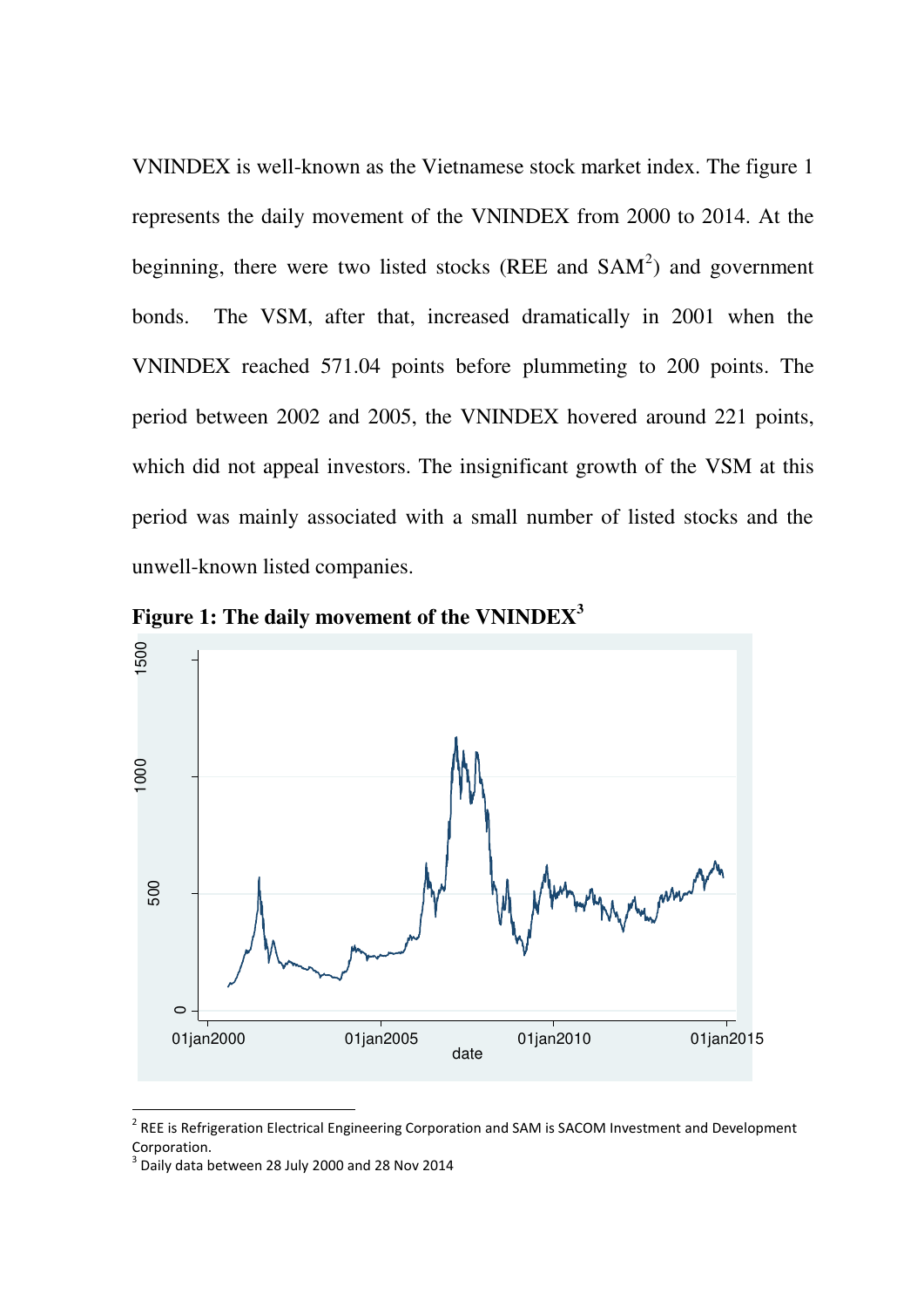From 2006 to 2007, the VSM experienced a significant increase. In 2006, the VNINDEX increased by 144% and total market capitalization reached 13.3 billion USD. Thanks to the Vietnamese Securities  $Law<sup>4</sup>$ , the VNINDEX rocketed to the highest level of 1,170.6 points in 2007 before plummeting in 2009, which was mainly due to the global financial crisis in 2008. The VNINDEX, then, has hovered around 500 points since 2009.

 The arrival of news plays an extremely important role in the stock market because it mainly drives the movement of the stock market. The operation of information disclosure in the VSM is controlled by the State Securities Commission of Vietnam (SSCV) through a wide range of law and regulations: the Vietnamese Securities Law, Regulation No.38/2007/TT – BTC, Regulation No.09/2010/TT – BTC, etc. The listed companies, however, often do not follow these regulations mannerly: the inaccuracy of information concerning the financial report, the delay of the financial report, etc. Furthermore, a unique property of the VSM is that the movement of the market is primarily driven by the arrival of news. This means that almost Vietnamese investors make their investment decision largely based on news, not on the information regarding the real business activities of the listed companies, such as: the financial statements. This property is also common in

 $<sup>4</sup>$  The Vietnamese securities law was officially valid from 1 January 2007.</sup>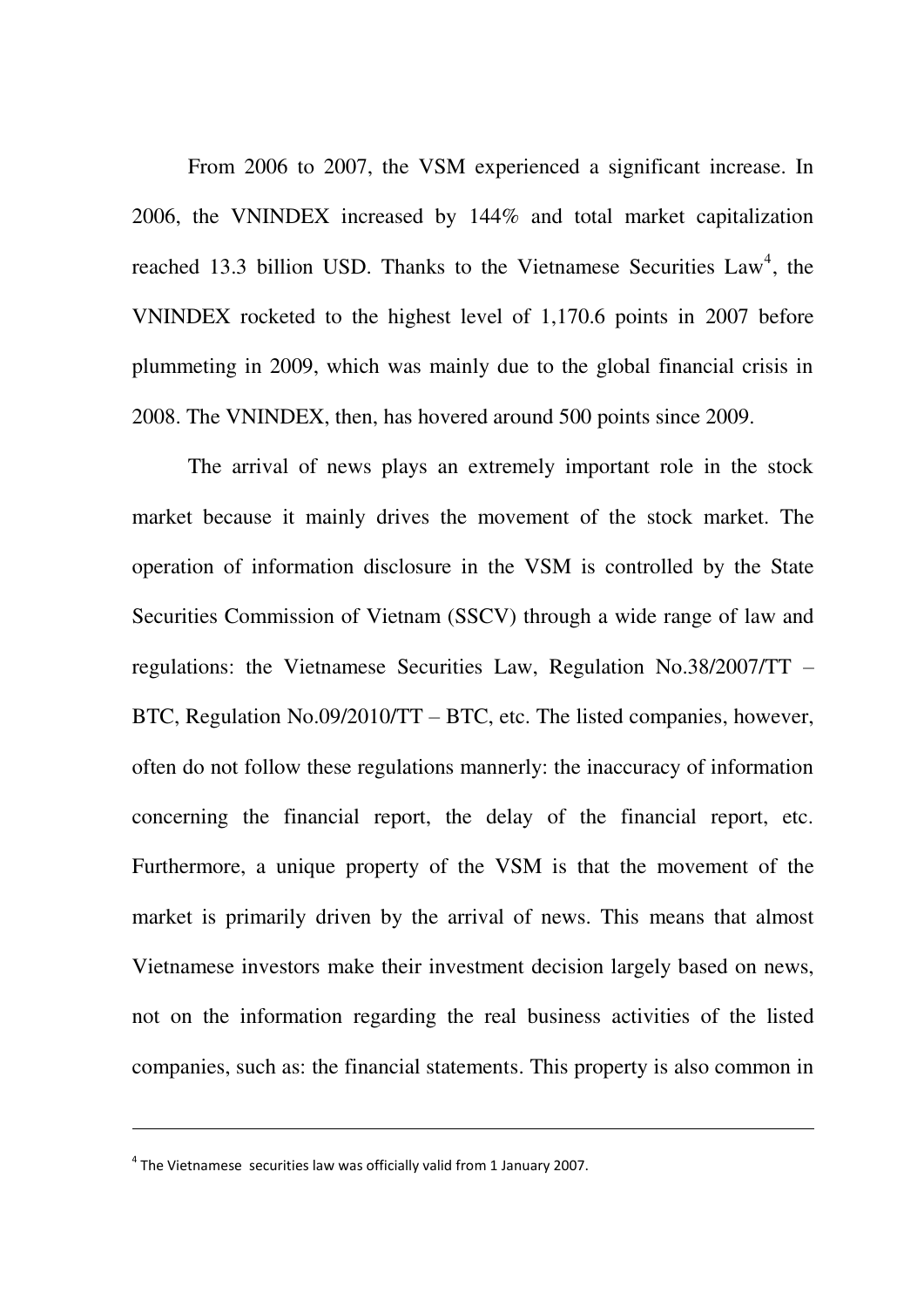the markets which are at the beginning stage of development. For example, in 2012 the arrival of news about the arrest of "Bau Kien"<sup>5</sup> had the huge impact on the VSM as a whole. The arrival of this news led investors to sell their stock of the listed companies even though the business activities of those listed companies were not actually affected by this event. Consequently, the Vietnamese market value lost 2 billion USD within 2 days after the arrival of this news. Therefore, the purpose of this paper is that we would like to investigate how the VSM responses to the arrival of such kind of news. By applying the AR – EGARCH in Mean model, our research result indicates that the arrival of bad news has a greater impact on the conditional volatility than the arrival of good news. We also found that there exists the positive tradeoff between the stock market returns and conditional volatility in the VSM.

The paper is organized as follows: The Section Two introduces the literature review. The Section Three represents the data and methodology. The Section Four Section four gives the result and discussion. The Section Five shows the conclusion of this paper.

<sup>&</sup>lt;sup>5</sup> BAU KIEN is one of Vietnam's richest and most flamboyant businessmen. He is one of the founders of Asia Commercial Joint Stock Bank (ACB), one of the Vietnam's biggest banks. He is also shareholder in other commercial banks: Kien Long Commercial Joint Stock Bank and the Vietnam Export – Import Commercial Joint Stock Bank. He arrested for "economic violations"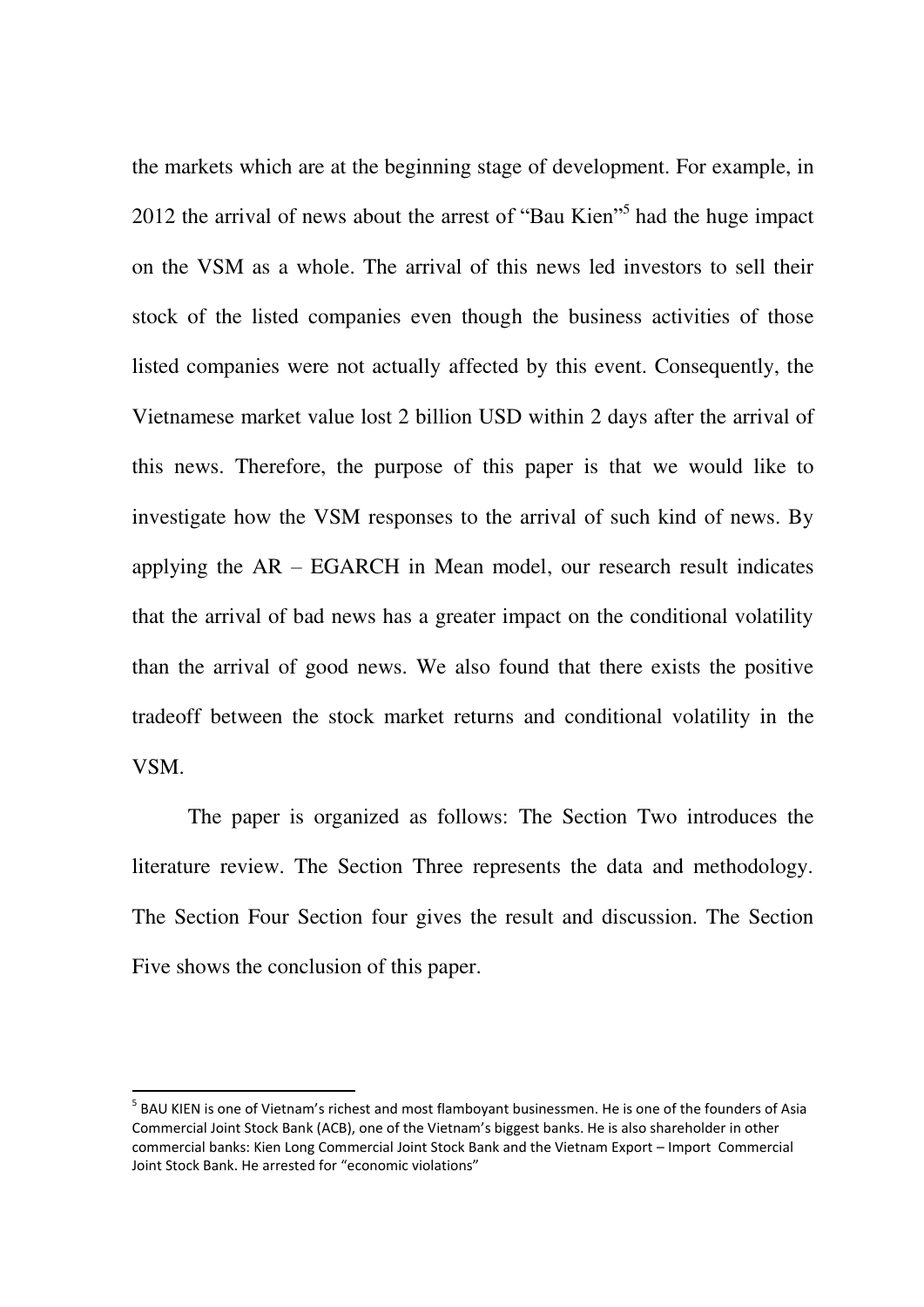#### 2. **Literature review**

 The volatility models recently have been widely used for modeling the volatility of an asset return because volatility reflects the conditional standard deviation of the underlying asset return. Moreover, there are four main financial applications of volatility models (Tsay, 2005). Firstly, we can apply them to compute value at risk (Var) of a financial asset. Secondly, they provide a tool to allocate asset under the mean-variance framework. Thirdly, the efficiency in estimated parameters and the accuracy in forecast can be improved by applying the volatility models for a time series. Finally, the trading of the volatility index of stock market has widespread used in the World.

 It has been well-known that we cannot directly observe the stock volatility. However, we can see some characteristics of the stock volatility: the existence of volatility cluster, the stationary of volatility, and the leverage effect. These characteristics enable us to develop the volatility model. The first model, which was developed by Engle (1982), is Autoregresive Conditional Heteroscedasticiy (ARCH). The basic properties of ARCH model is that although the shock of an asset return is not serial correlation, it is assumed to depend on square of its lagged value. The drawback of the ARCH model is that there are many parameters needed to capture fully the volatility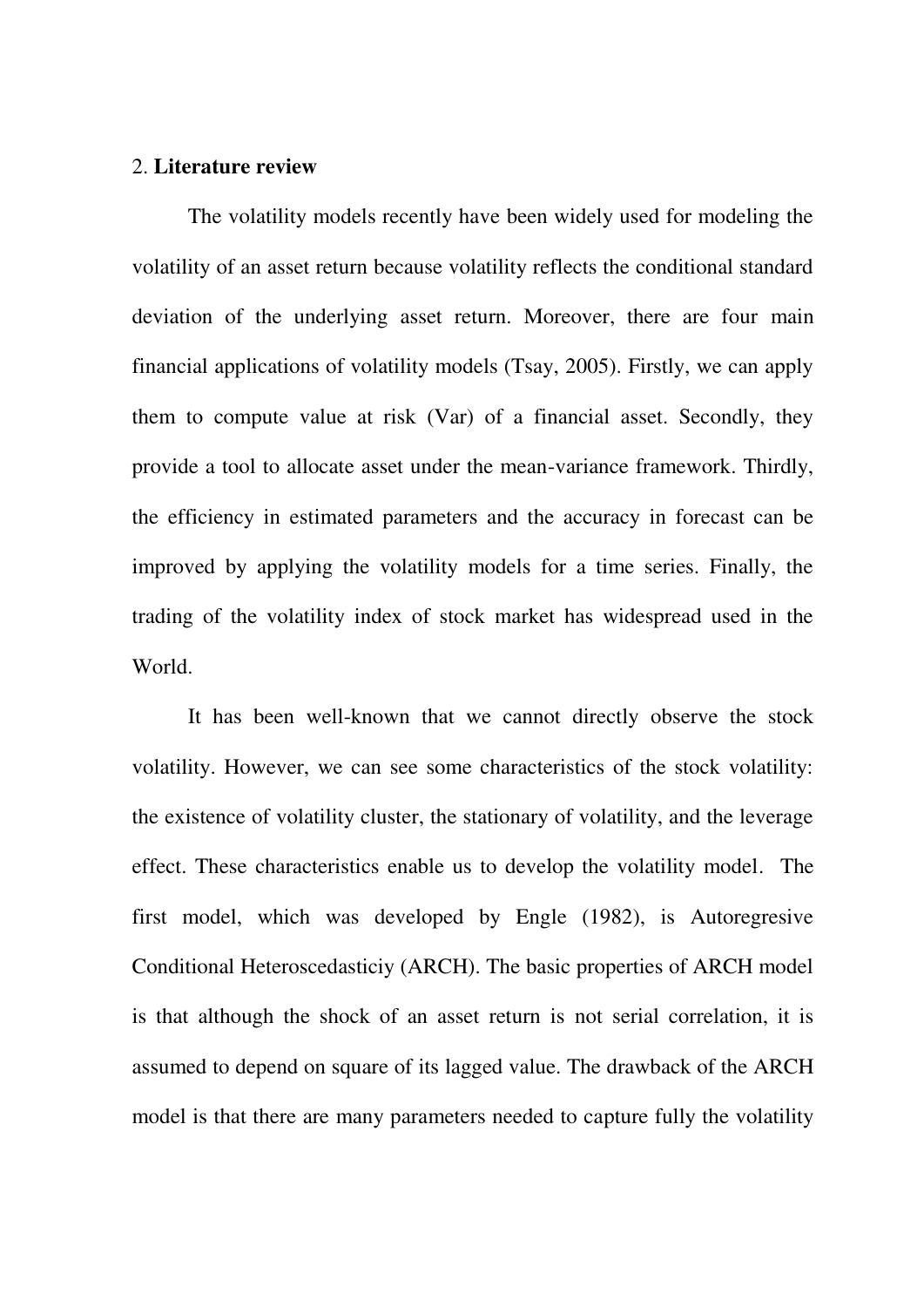of the financial asset return. To solve this problem, the Generalised ARCH (GARCH), which was developed by Bollerslev (1986), can be applied. Both ARCH and GARCH models, however, have the common weakness that a positive shock has the same impact on the volatility of the financial asset return as a negative shock. To overcome this weakness, Nelson (1991) develops the Exponential GARCH (EGARCH) model, in which allows for asymmetric impact between a positive and negative shock on the volatility of the asset return. Therefore, to evaluate how the Vietnamese stock market responses to the arrival of news, we will apply the EGARCH model. Moreover, to investigate the tradeoff between the financial asset return and its volatility in the Vietnamese stock market, we will apply the EGARCH in Mean (EGARCH-M) model.

 In comparison with the stock markets in the World, the VSM is still the young one with 14-year development. Thus, to best our knowledge, there are rarely deep studies about the asymmetry volatility of financial asset return and the existence of a risk premium in the VSM. Therefore, this research would be the first one, which examines the asymmetric impacts between a positive and negative shock on the volatility of the asset return and the existence of a risk premium in the VSM as well.

#### **3. Data and methodology**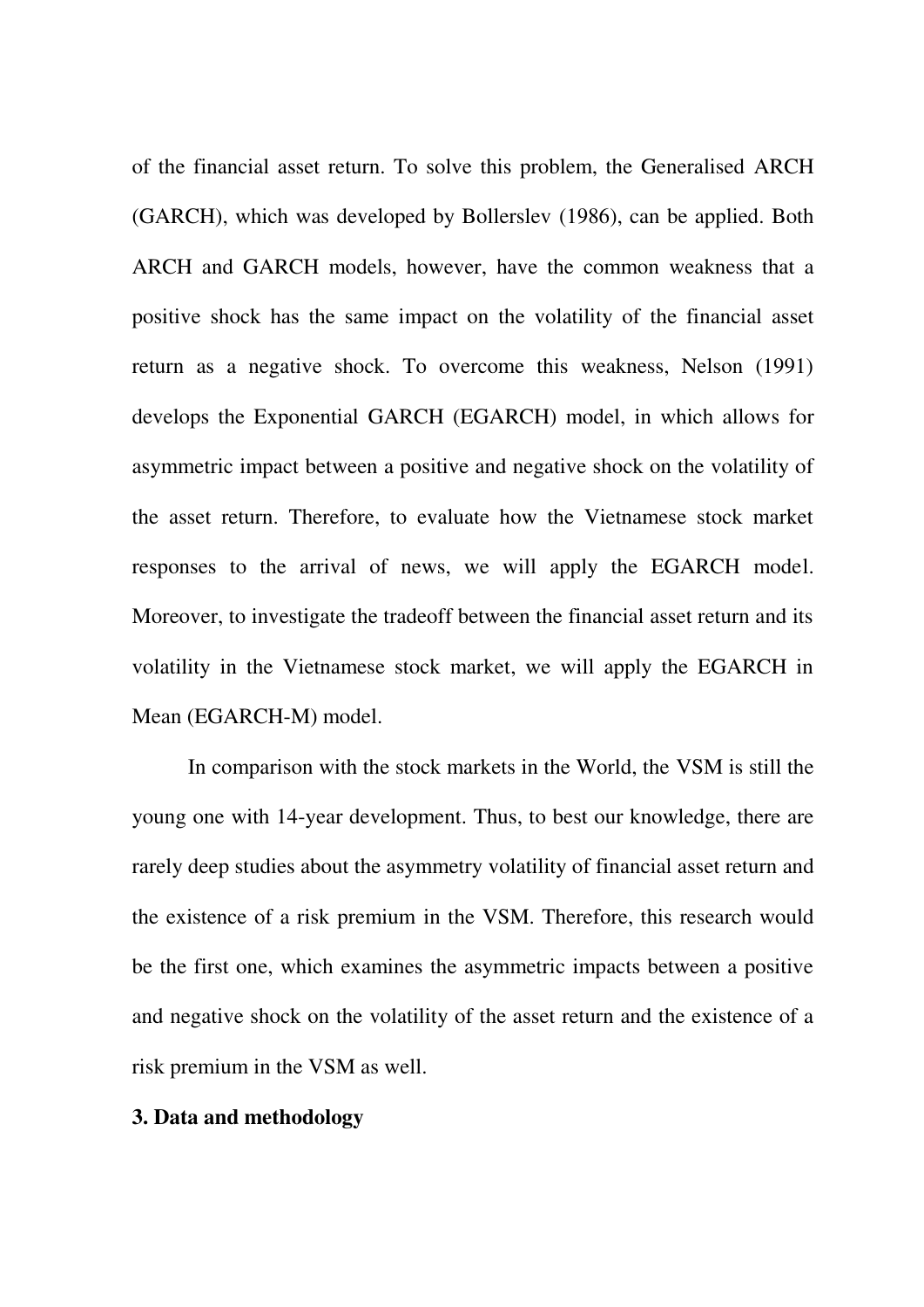#### *3.1. Data*

The daily data concerning the close price of the VNINDEX was collected from SSCV. Then, the return of the VSM is computed as follows:

$$
Return(r) = 100 * [log(VNINDER_t) - log(VNINDER_{t-1})]
$$

The table 1 reports the statistical descript about the return of the VSM. We saw that the mean of return is  $-0.051\%$ . The negative return on the average is mainly associated with the downward trend of VNINDEX. Especially, since 2008 the VSM has not been considered as one of the attractive investment channel for the investors because it was impacted by the global crisis (2008) and, the European public debt crisis (2010).

| No. observation    | 3419     |
|--------------------|----------|
| Mean               | $-0.051$ |
| Standard deviation | 1.634    |
| <b>Skewness</b>    | 0.2199   |
| Kurtosis           | 5.593    |
| Min                | $-7.741$ |
| Max                | 7.656    |

**Table 1: Statistical descript** 

Figure 2 represents the histogram of the stock return in the Vietnamese market. We see that the distribution of the Vietnamese stock return can be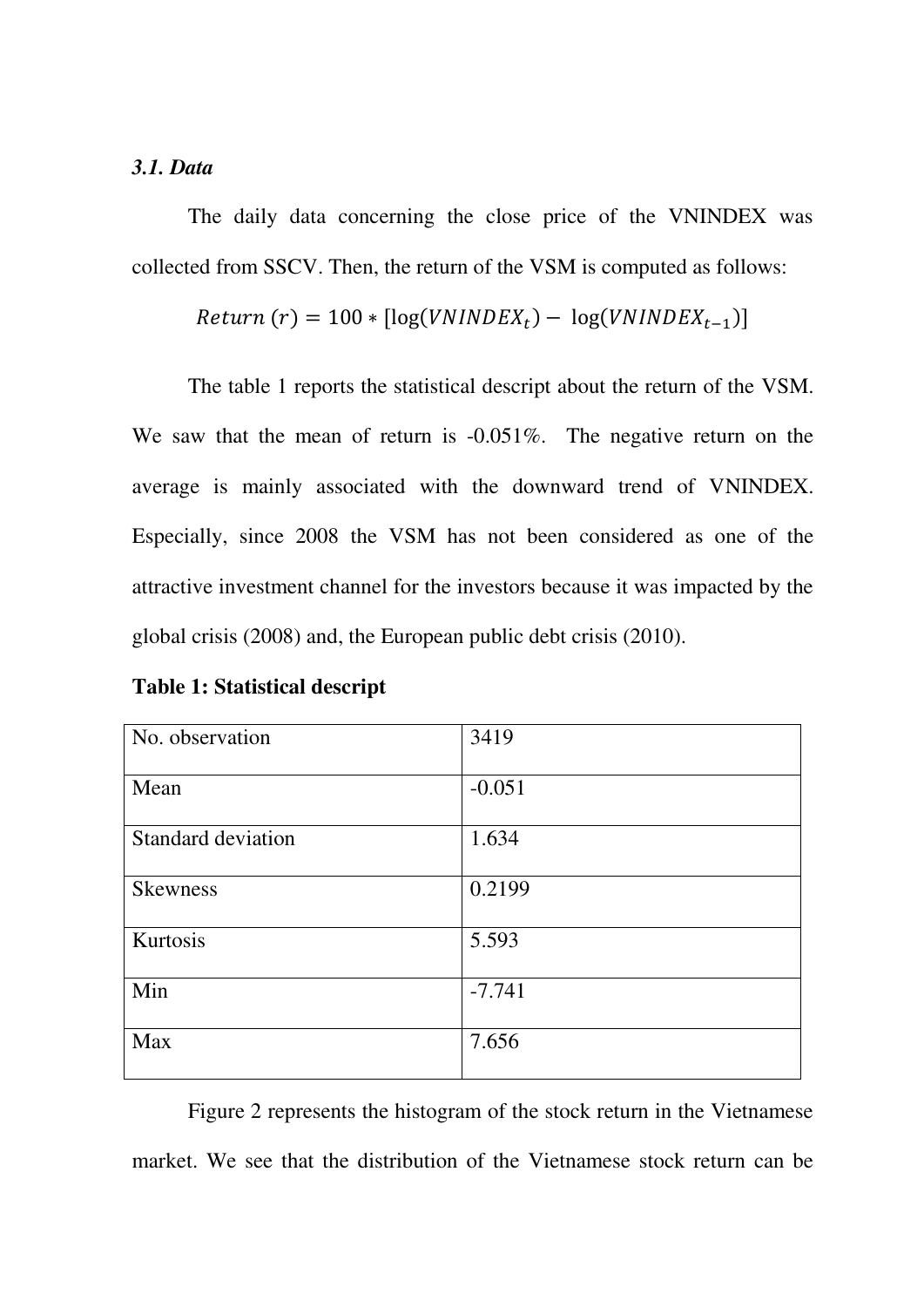approximated to the normal distribution according to the Central Limit Theorem. However, the positive Skewness of 0.22 indicates that the risky level in the Vietnamese stock market is low. On the other hand, the Kurtosis is 5.6, which is higher than 3. It means that the risky level is high in the VSM.





## *3.2. Econometric model*

We assume that the conditional variance follows an EGARCH process (Nelson, 1991). The EGARCH model allows for conditional variance to respond asymmetrically to the return shocks. A  $AR(h)$  - GARCH (p,q) in Mean model is given by:

$$
r_t = \emptyset_0 + \sum_{j=1}^h \emptyset_j r_{t-j} + \gamma \sigma_t^2 + \epsilon_t \tag{1}
$$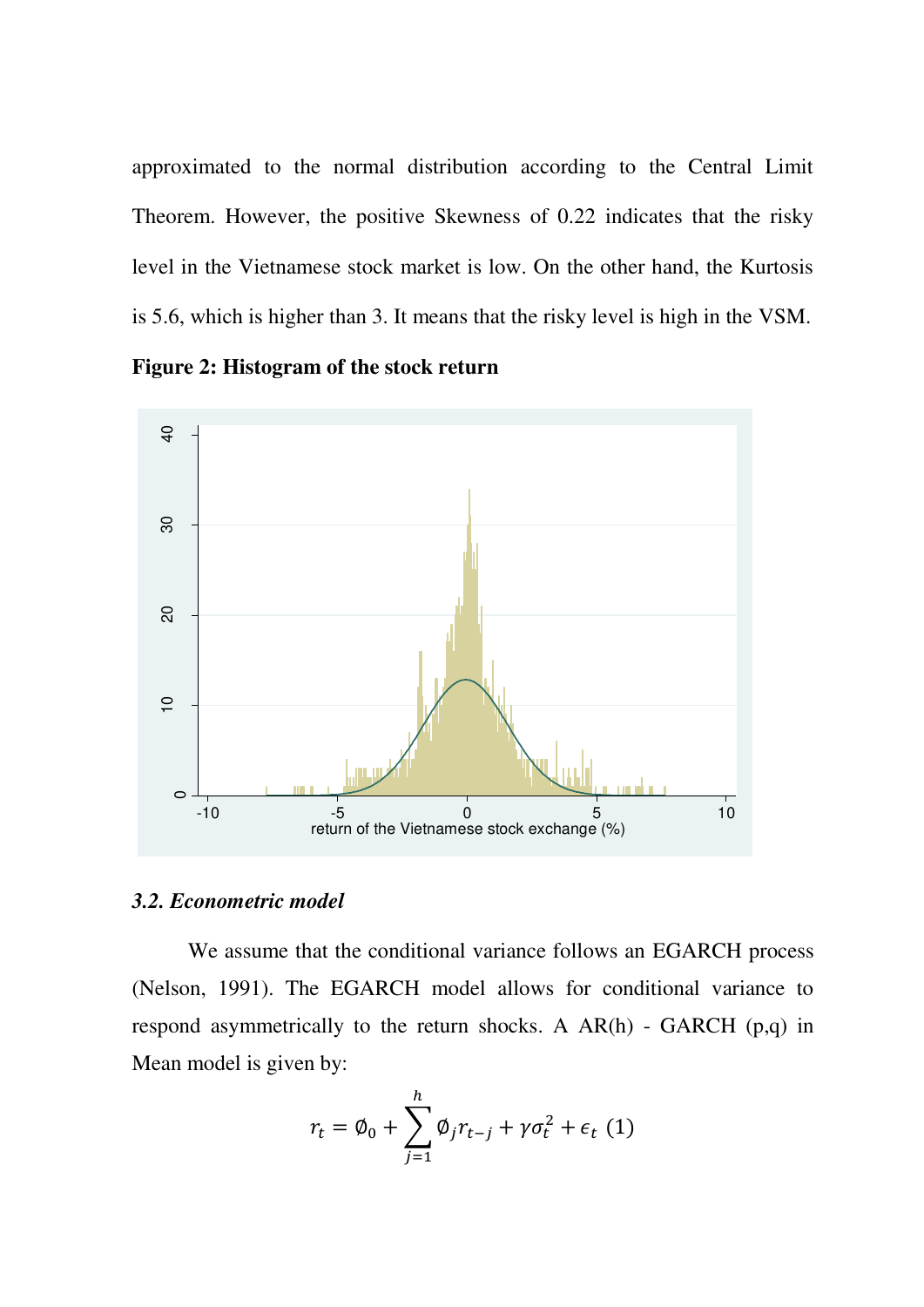and:  $\epsilon_t$  is the residual of the mean equation

 $r_t$  denotes the return of the asset at time t

Nelson (1991) modified  $\epsilon_t$  or the residuals of the mean equation such that:

$$
\frac{\epsilon_t}{\sigma_t^2} = z_t
$$

Where  $z_t \sim$ iid (0,1) and is called the standardized residuals Then, the EGARCH variance equation becomes

$$
\ln(\sigma_t^2) = \alpha_0 + \sum_{j=1}^q \alpha_j \left[ |z_{t-j}| - E |z_{t-j}| \right] + \sum_{j=1}^q \delta_j z_{t-j} + \sum_{i=1}^p \beta_i \ln(\sigma_{t-i}^2) \tag{2}
$$

For the standard Gaussian random variable  $z_{t-j}$ ,  $E|z_{t-j}|$  as  $\sqrt{2/\pi}$ . Then, the equation (2) can be rewritten as:

$$
\ln(\sigma_t^2) = g(z_t) + \sum_{i=1}^p \beta_i \ln(\sigma_{t-i}^2) \quad (2')
$$

Where:  $g(z_t) = \alpha_0 + \sum_{j=1}^{q} \alpha_j [ |z_{t-j}| - \sqrt{2/\pi} ] + \sum_{j=1}^{q} \delta_j$ j

Equation (1) is called the mean equation and exhibits the AR(h) model. On the other hand, the equation  $(2')$  is called the equation for the conditional variance. Based on the equation  $(2^{\prime})$ , we can see the two different points between the EGARCH model and the GARCH model. Firstly, tt uses the logged conditional variance to relax the positiveness constraint of model parameters. Secondly, applying  $g(z_t)$  enables the EGARCH model to respond asymmetrically to positive and negative lagged value of  $\epsilon_t$ . Moreover, the  $\delta_i$  parameters signify the leverage effect <sup>6</sup> of  $\epsilon_t$ . We expect  $\delta_i$  to be negative in real applications.

 $^6$  The "leverage effect" indicates the relationship between stock return and it volatility: volatility rises when the stock price declines.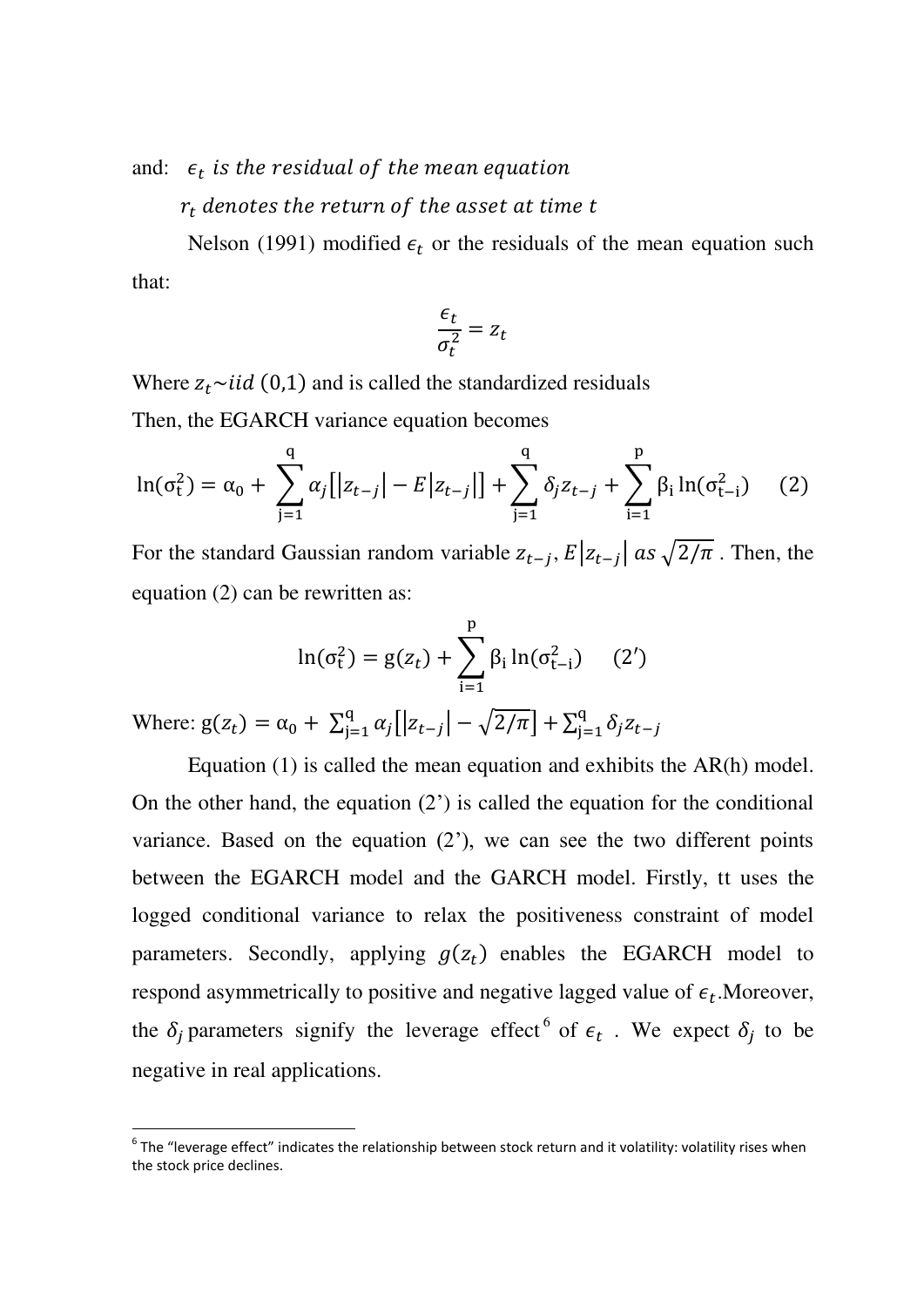Overall, the EGARCH model uses the natural logarithm of the conditional variance to relax the positiveness constraint of the model's coefficients and to allow for the persistence of shocks to the conditional variance.

#### **4. Result and discussion**

#### *4.1. Preliminary estimation*

Before estimating the AR – EGARCH in Mean model, there are several preliminary conditions that we need to do. First of all, we conduct the unit root test for the stock return in Vietnam. We take a look at the Figure 3, which shows that the stock returns fluctuate around zero. It implies that the stock returns are stationary. We also conduct the augmented Dickey – Fuller (ADF) test to examine whether the stock returns in AR – EGARCH in Mean model are stationary. The ADF test results show that the stock returns are stationary at the significant level of 5 % (See the Table 2).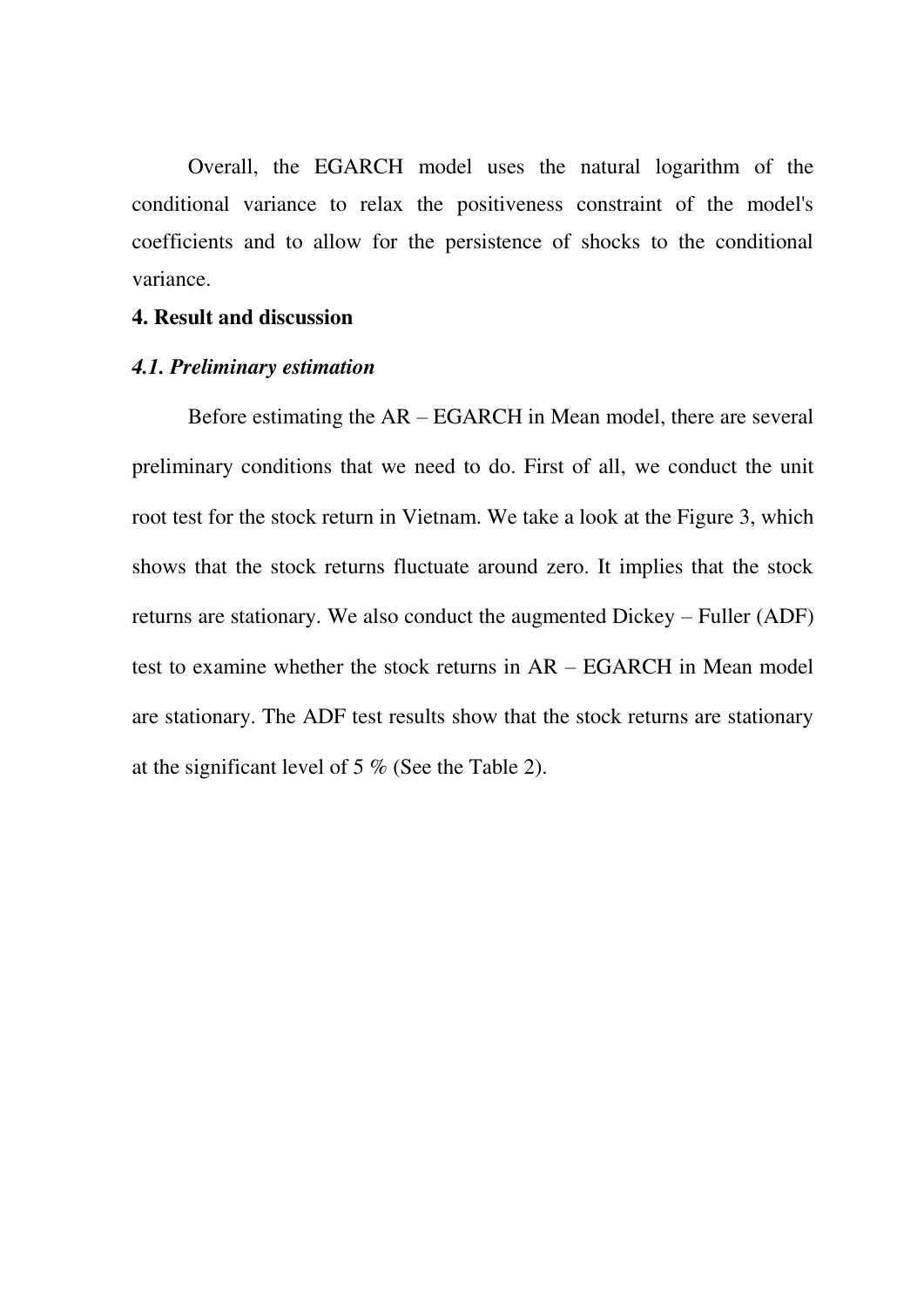

**Figure 3: the movement in the stock return in Vietnam** 

**Table 2: the unit root test report** 

| <b>Test statistic</b> | <b>Interpolated Dickey – Fuller</b> |                                                                        |          |  |
|-----------------------|-------------------------------------|------------------------------------------------------------------------|----------|--|
|                       |                                     | 1% critical value $\vert$ 5% critical value $\vert$ 10% critical value |          |  |
| $-42.754$             | $-3.430$                            | $-2.860$                                                               | $-2.570$ |  |

Another preliminary analysis, we examine whether there exists ARCH effect. Thus, we conduct the Lagrange multiplier test of Engle (1982). The test result indicates strong ARCH effects with test statistic  $F \approx 1035$ , the p –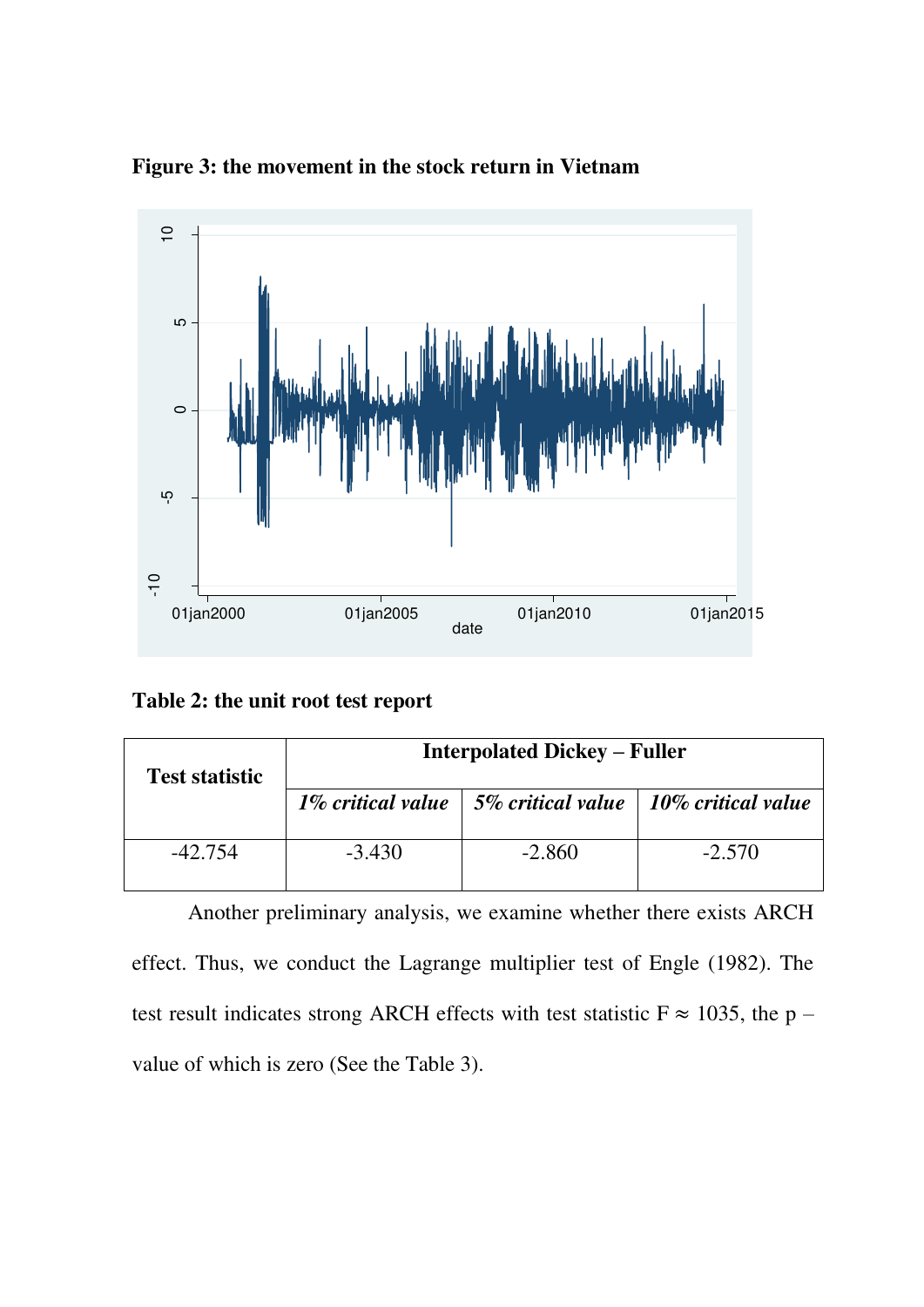**Table 3: The ARCH effect test** 

| Lags | Chi2               | Degree of freedom               | <b>P</b> -value |
|------|--------------------|---------------------------------|-----------------|
|      | 1035.308           |                                 | 0.000           |
|      | Ho: No ARCH effect | $H1: ARCH(p)$ disturbance<br>VS |                 |

Given that the stock returns are stationary and there exists ARCH effect, the AR – EGARCH in Mean model can be estimated to investigate the asymmetric impacts between a positive and negative shock on the volatility of the asset return in Vietnam.

# *4.2. Identifying AR – EGARCH in Mean model*

-

To identify the order of mean equation, we apply the partial autocorrelation function (PAC) approach<sup>7</sup>. Based on the table 4, using the 5% significant level, we identify an  $AR(1)$  as mean equation in the volatility model.

**Table 4: The partial autocorrelation function for the daily stock return** 

| Lag         |        |           | 3      |        |        |        |
|-------------|--------|-----------|--------|--------|--------|--------|
| <b>PACF</b> | 0.3027 | $-0.0480$ | 0.0233 | 0.0927 | 0.0951 | 0.0335 |
| Lag         |        |           |        | 10     |        | 12     |

<sup>&</sup>lt;sup>7</sup> Another approach for determining the order of the AR model is to use some information criteria: AIC () and BIC ()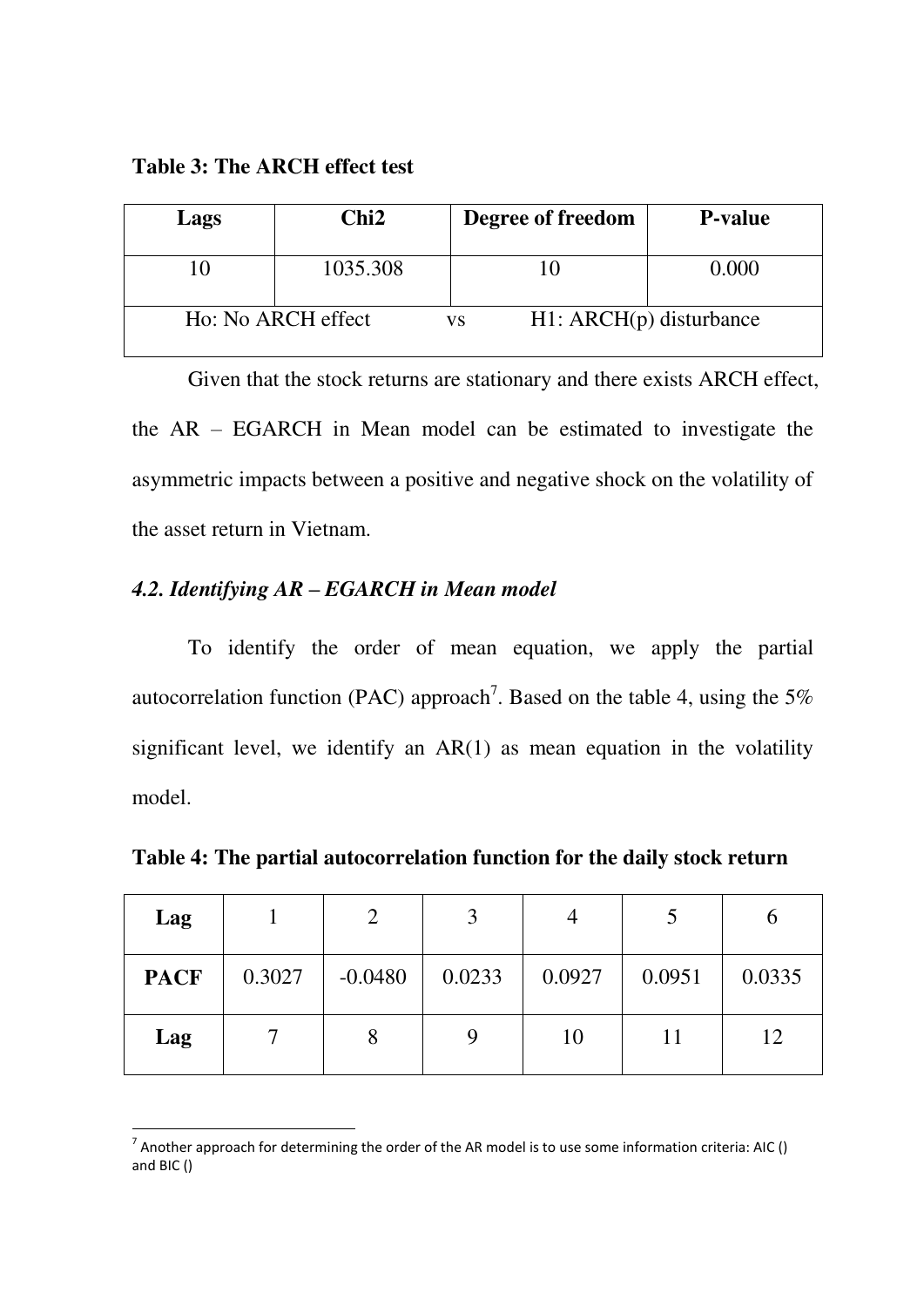|  |  |  | <b>PACF</b>   $0.0183$   $0.0061$   $0.0044$   $0.0150$   $0.0286$   $-0.0096$ |  |  |  |
|--|--|--|--------------------------------------------------------------------------------|--|--|--|
|--|--|--|--------------------------------------------------------------------------------|--|--|--|

On the other hand, specifying the order of a EGARCH model is not so easy. In practice, Tsay (2010) proposes that only lower order EGARCH model are applied in most application: EGARCH(1,1), EGARCH(1,2), and EGARCH (2,1). However, the parameter of ARCH part is not statistically significant at the 5% level in these three models on the Vietnamese data (See the Appendix). We find the EGARCH model with the first –order lag length in ARCH part and the second – order lag length of GARCH part fits the Vietnamese data well. Therefore, the identified model is the  $AR(1)$  – EGARCH (1,2) in Mean model and the estimated result is reported as follows:

$$
r_t = -0.131 + 0.313 r_{t-1} + 0.078 \sigma_t^2 + a_t
$$
 (3)  
Se (0.043)\*\*\* (0.012)\*\*\* (0.018)\*\*\*

 $\ln(\sigma_t^2) = 0.072 - 0.029z_{t-1} + 0.177(|z_{t-1}| - )$  $\overline{z}$  $\pi$ ) + 0.895  $ln(\sigma_{t-2}^2)$ 

Se  $(0.006)$ \*\*\*  $(0.006)$ \*\*\*  $(0.01)$ \*\*\*  $(0.007)$ \*\*\*

where  $z_t = \frac{a}{\tau}$  $\sigma$ , which is distributed as  $N(0,1)$ .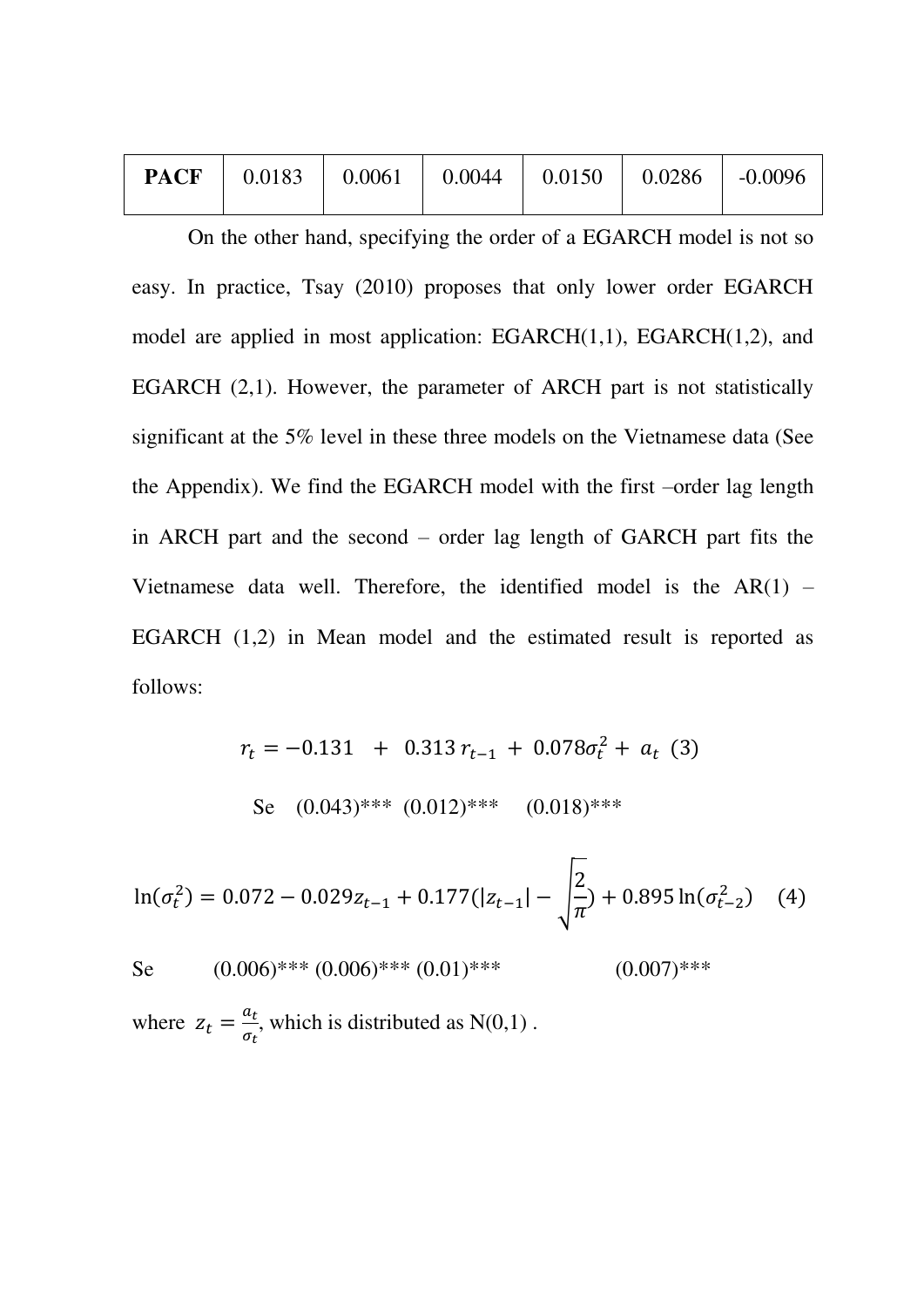#### *4.3. Empirical result analysis*

 The parameters in the estimated mean equation in (3) are statistically significant at the 1 % level. The change of  $1\%$  in stock return in previous day leads current stock return to a rise by 0.313%. The estimated risk premium of 0.078 for the stock return in Vietnam is positive. It implies that the return is positively related to its volatility. Moreover, the existence of risk premium is one of the reasons that the historical stock return in Vietnam has serial correlation. The finding result of the existence of a positive risk premium in the VSM is not consistent with some previous studies that showed a negative tradeoff between stock return and its volatility, but statistically insignificant (Nelson, 1991; Campell and Hentschel, 1992).

The estimated parameter of  $z_{t-1}$  is -0.029, which is consistent with our expectation. It implies that there is existence of the leverage effect in the VSM.

The coefficient of  $[|z_{t-1}| - \sqrt{2/\pi}]$  with a value of 0.177 in the equation (4) is statistically significant at the 1% level. The positive coefficient implies that the shocks (positive or negative) have destabilizing effects on the volatility of stock returns in the Vietnamese stock market.

From the estimated volatility equation in (4) and using  $\sqrt{2/\pi} \approx 0.7979$ , we obtain the volatility equation as: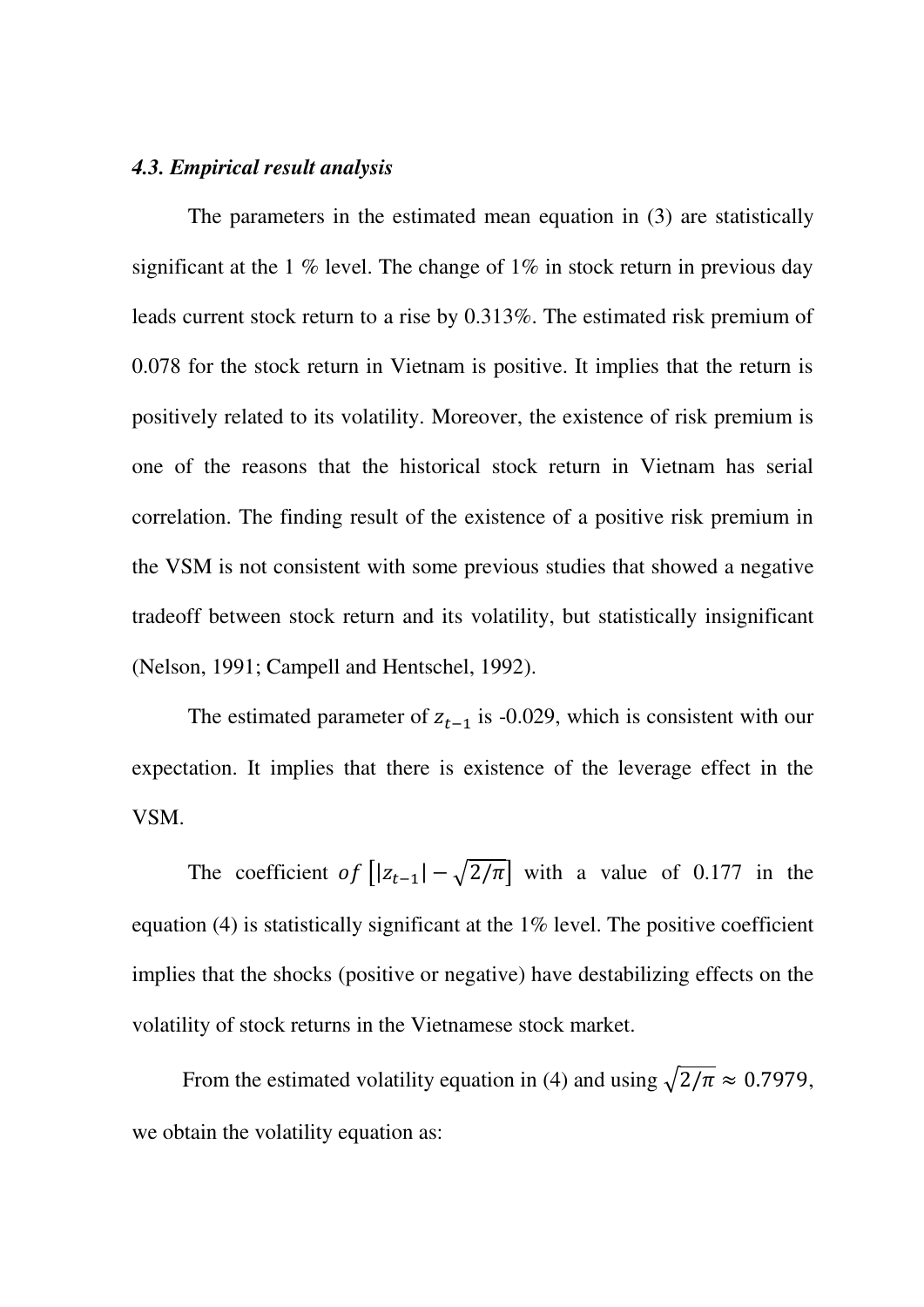If  $z_{t-1} \geq 0$ :

$$
\ln(\sigma_t^2) = -0.069 + 0.148z_{t-1} + 0.895\ln(\sigma_{t-2}^2)
$$
 (4.1)

If  $z_{t-1} < 0$ :

$$
\ln(\sigma_t^2) = -0.069 - 0.206z_{t-1} + 0.895 \ln(\sigma_{t-2}^2)
$$
 (4.2)

Taking antilog transformation in equation (4.1) and (4.2), we have:

If 
$$
z_{t-1} \ge 0
$$
:  $\sigma_t^2 = e^{-0.069} e^{0.0148xz_{t-1}} \sigma_{t-2}^{2x0.895}$  (4.3)

If 
$$
z_{t-1} < 0
$$
:  $\sigma_t^2 = e^{-0.069} e^{-0.206xz_{t-1}} \sigma_{t-2}^{2x0.895}$  (4.4)

We assume a standardized shock with magnitude 2 (two standard deviations), then, dividing both sides of equation in (4.4) by both sides of equation in (4.3), we have:

$$
\frac{\sigma_t^2(z_{t-1} = -2)}{\sigma_t^2(z_{t-1} = 2)} = \frac{\exp[-0.206x(-2)]}{\exp[0.0148x^2]} = e^{0.1912} \approx 1.211
$$

Thus, the impact of a negative shock of size 2 standard deviations is about 21.1% higher than that of a positive shock of the same size. In short, the bigger the shock, the larger the difference in volatility impact in the VSM.

#### **5. Conclusion**

 The VSM is treated as one of the emerging market with 14-year development in the World. Thus, the movement of market cannot reflect completely the current health of the Vietnamese economy as a whole. The movement of the VSM has been largely caused by arrival of news which may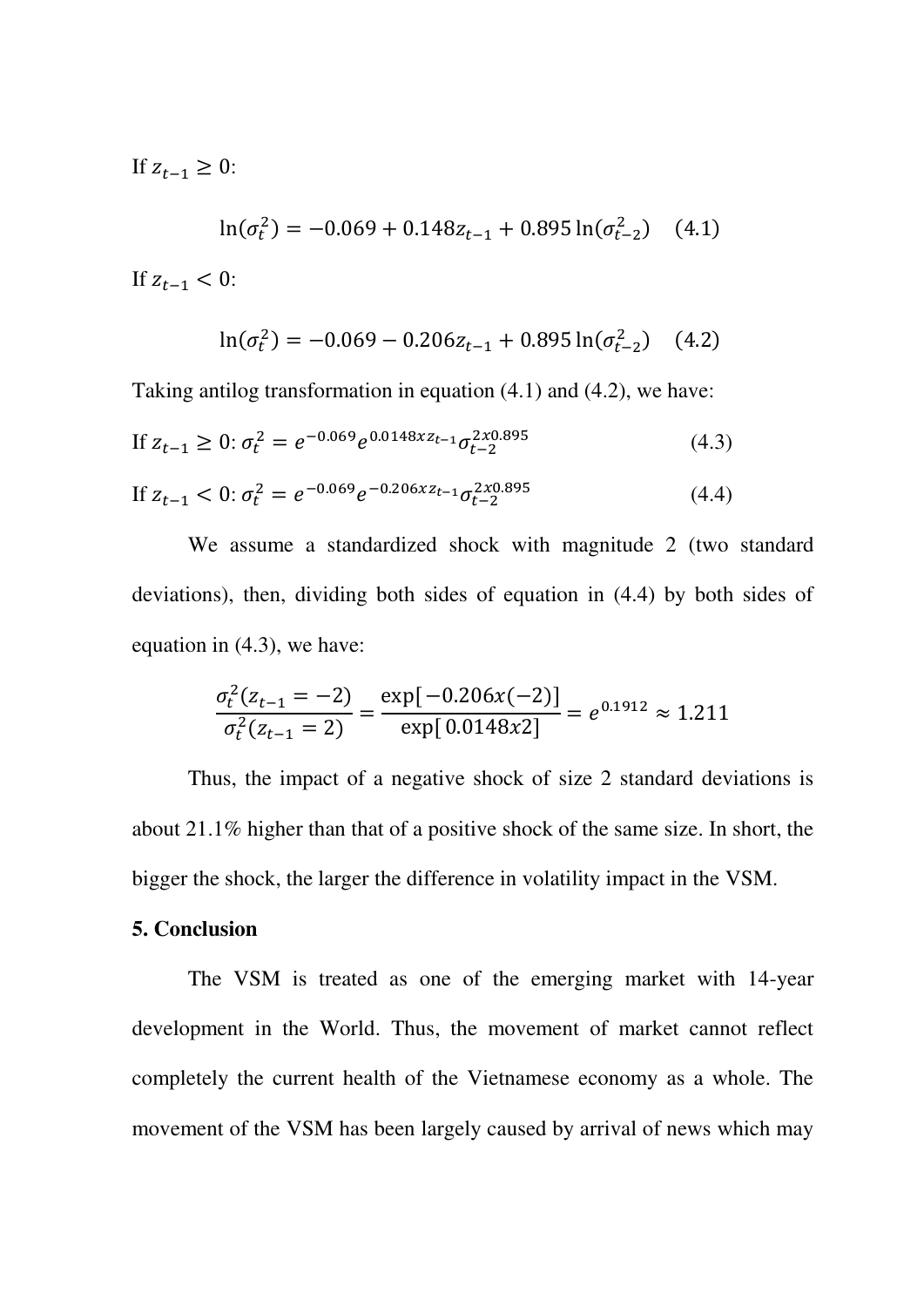not be related to the listed companies' real business activities. Evaluating the impact of arrival of news on the VSM becomes necessary for all members in the market. In this paper, by applying the AR – EGARCH in Mean model, we find that the arrival of bad news has a greater impact on the conditional volatility than the arrival of good news. Moreover, our finding indicates that there exists the positive tradeoff between the stock market returns and conditional volatility in the VSM.

#### **References**

Engle, R.F. (1982). "Autoregressive conditional heteroscedasticity with estimates of the variance of U.K. inflation." *Econometrica, Vol* 50, 987– 1008.

Bollerslev, T. (1986). "Generalized autoregressive conditional heteroskedasticity". *Journal of Econometrics, Vol.31, p.307 – 327.* 

Campbell, J. and Hentschel, L (1992). "No news is good news: an asymmetric model of changing volatility and stock returns". *Journal of financial economics, Vol. 31, p.281 – 318.* 

Nelson, D. (1991). "Conditional heteroscedasticity in asset returns: a new approach." *Econometrica* , *Vol 59, p. 347–370.* 

Engle and Ng. (1993). "Measuring and Testing the impact of news on volatility". *Journal of finance, Vol 48, No.5, pp 1749-1778.*